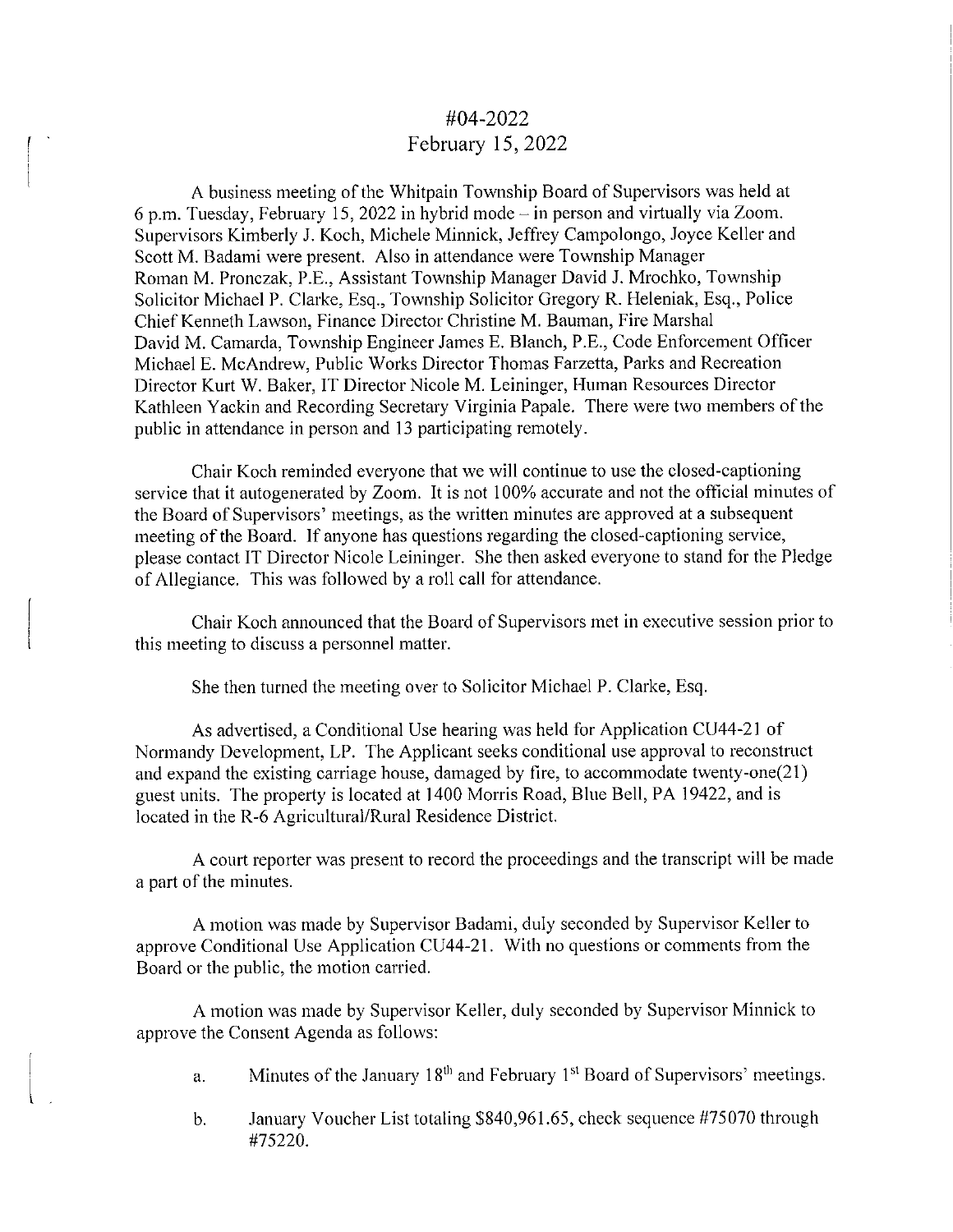#04-2022 February 15, 2022 Page 2

- c. Treasurer's Report through November 2021.
- d. Confirm the release of\$22,455.50 (Release #1) from the escrow fund for the I 030 Skippack Pike subdivision located at I 030 Skippack Pike.
- e. Authorize the final release of all remaining funds from the escrow fund for the 637 Cathcart Road subdivision (Better Living Homes) project located at 637 Cathcart Road (S-06-17).
- f. Resolution No. 1485 accepting Deed of Dedication for certain right-of-way along Cathcart Road in connection with the completion and dedication of the 637 Cathcart Road subdivision project.
- g. Authorize the Township Manager to advertise bids for the Pulaski Drive Bridge Replacement Project as part of the DVRPC PA Municipal Bridge Retro-Reimbursement Program.
- h. Resolution No. 1487 authorizing the submission of a grant application for the 2022 Round of the Manteo 2040 Implementation Grant Program to provide funding for the installation of pedestrian connections and associated signage to provide a link between the northern end of the core Connector Phase 3 Wentz Run Trail and Wentz Run Park.
- 1. Authorize Environmental Standards, Inc. to proceed with Soil Remediation Support and Act 2 Reporting for Mermaid Lake per their proposal dated February 1, 2022 in the amount of \$19,718, subject to the review of the Township Solicitor.

Chair Koch called for any questions from the Board. There were none. She asked if the public had any comments or questions. There were none. The motion carried.

The agenda item to appoint alternate members to the Park and Open Space Board was tabled and will be addressed in a future agenda.

A motion was made by Supervisor Keller, duly seconded by Chair Koch to authorize the Township Manager to advertise Ordinance No. 394 Responsible Contractor's Ordinance (RCO), an ordinance of the Township of Whitpain, County of Montgomery, Commonwealth of Pennsylvania, providing for the adoption of certain procedures related to the solicitation and award of public contracts; providing for certification requirements for public contractors and subcontractors to public contracts; providing for public contract review procedures; providing for assurance on the use of properly trained construction personnel; repealing inconsistent ordinances or parts of ordinances; containing a savings clause and providing for an effective date. Chair Koch called for any comments from the Board or the public. There were none. The motion carried.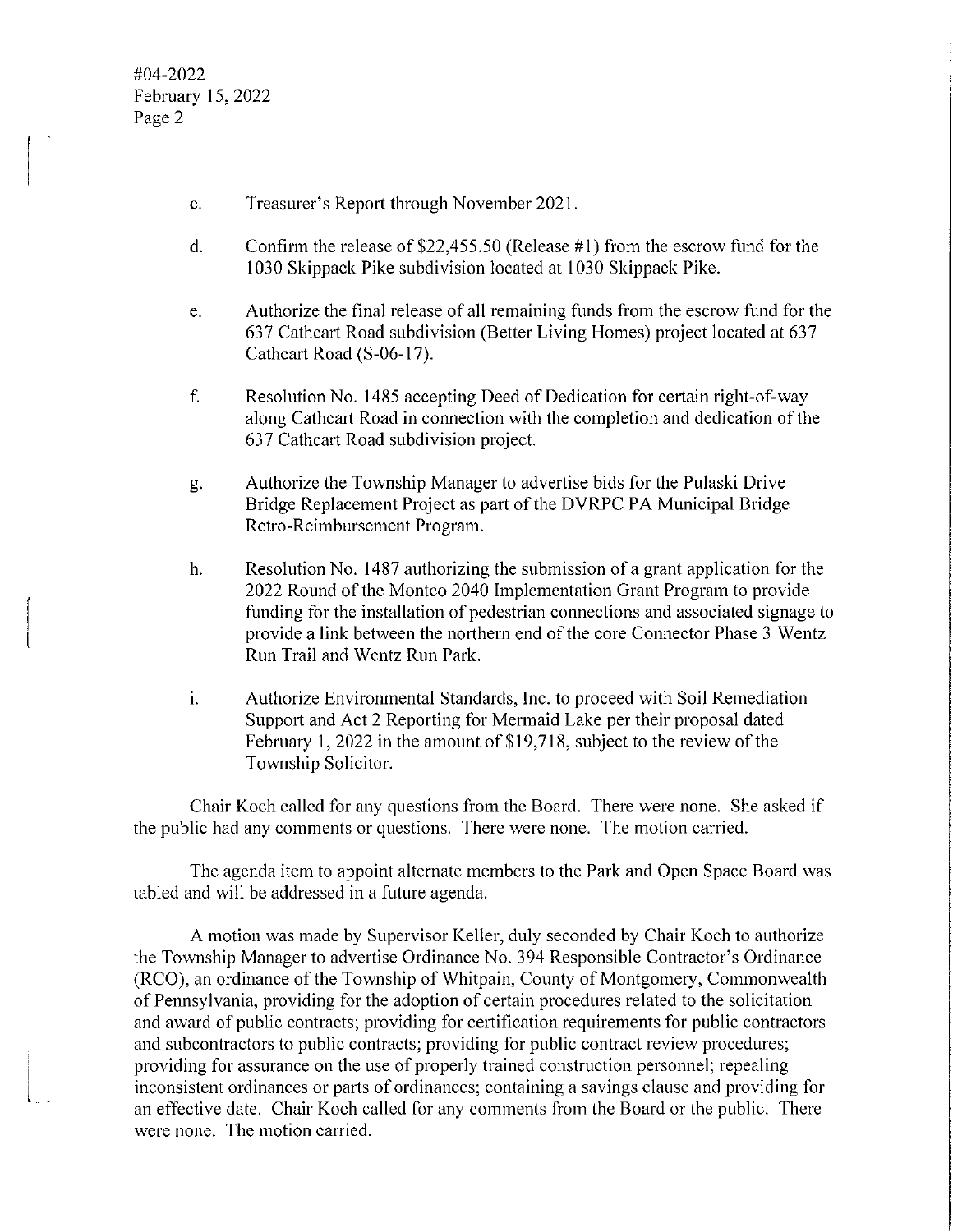#04-2022 February 15, 2022 Page 3

l .

A motion was made by Supervisor Badami, duly seconded by Chair Koch to pass Resolution No. 1486 to support Whitpain Township's vision for a 100% clean renewable energy future by participation in the Ready for 100 Movement. Chair Koch noted that this is not a public mandate, but it is how the Township will engage in energy conservation. She called for any comment. Supervisor Keller commented that this resolution is vital to our environment and for the well-being of the Township. She added that approximately 750 acres of open space has been permanently protected; storm water management utilizes more modern standards with the installation of various plants and shrubs which help filter water into the ground. The Shade Tree Commission has obtained \$50,000 in grant money to reforest the corner of Wentz and Jolly Roads. The Township has been recognized as a Tree City, USA since 1994. For green technology and energy savings, Supervisor Keller mentioned that the Public Works Department has started to incorporate more battery-operated tools and equipment to replace older fossil-fuel powered devices. This year, as part of the solar lighting plan the Township will install new LED fixtures around the Township campus and in Wentz Run Park. She thanked everyone for the work already being done. There were no additional comments from the Board or the public and the motion carried.

A motion was made by Supervisor Campolongo, duly seconded by Vice-Chair Minnick to approve a settlement and general release agreement between Whitpain Township and Police Department Badge #39, subject to the acceptance of conditions and final review by the Solicitor and Township Manager. There was no discussion. The motion carried.

The Board took no action on the Zoning Hearing Board cases scheduled for February 17, 2022:

**NO. 2304-21- VINCE SHERMAN AND TAMARIA LOVE** request a variance from Article VII, Section 160-38 related to Accessory Buildings or Structures with respect to their property located at 1565 Daws Rd., Blue Bell, PA in the Township's R-2 Residential District. Applicant's requested relief, if granted, will allow Applicants to install an accessory structure (Cabana) two feet from the side yard lot line when the Ordinance requires a minimum of five feet.

**2309-22 - FAMILY DINING, INC.** - requests confirmation that variances from Article XIX, Sections 160-119.1 related to Use Regulations and Article XXVI, Section 191(D) related to Schedule of Sign Regulations were previously granted by the Whitpain Township Zoning Hearing Board in January of 2019 with respect to its property located at 1760 Swede Rd., Blue Bell, PA, in the Township's C-Commercial District. Applicant's requested relief, if granted, will confirm that the Applicant was previously granted variances to install two (2) menu boards and two (2) ordering stations at its facility located at the address above.

Chair Koch turned the meeting over to Vice-Chair Minnick to conduct the public comment portion of the meeting. Vice-Chair Minnick called for any public comment. There was none.